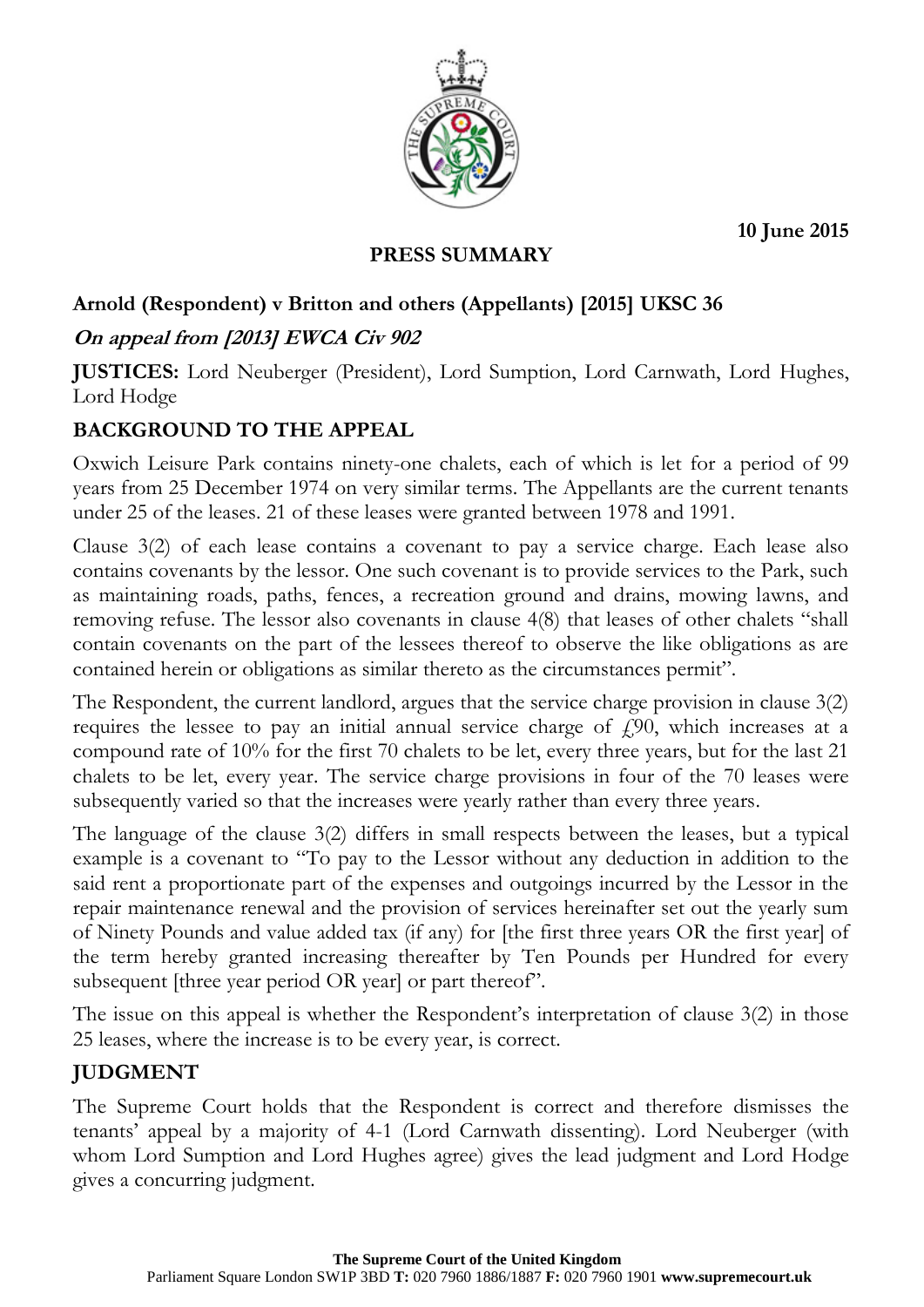### **REASONS FOR THE JUDGMENT**

When interpreting a written contract, the court must identify the intention of the parties by reference to "what a reasonable person having all the background knowledge which would have been available to the parties would have understood them to be using the language in the contract to mean", focussing on the meaning of relevant words in their documentary, factual and commercial context. However, subjective evidence of any party's intentions must be disregarded **[14-15]**.

In the present case, while reliance must be place on commercial common sense, this should not undervalue the importance of the language of the provision **[17]**. Commercial common sense cannot be invoked by reference to facts which arose after the contract was made; it is only relevant to ascertaining how matters would or could have been perceived as at the date of the contract. The fact that an arrangement has worked out badly or even disastrously is not a reason for departing from the natural meaning of the language; neither is the fact that a certain term appears to be very imprudent. It is not the function of the court interpreting a contract to relieve a party from the consequences of imprudence or poor advice **[19-20]**. Moreover, there exists no special principle of interpretation that service charge clauses are to be construed restrictively **[23]**.

The natural meaning of clause 3(2) is clear; the first half of the clause provides that the lessee is to pay an annual charge to reimburse the lessor for the costs of providing the services which he covenants to provide, and the second half of the clause identifies how that service charge is to be calculated, namely as a fixed sum, with a fixed annual increase. This choice is readily explicable; the parties assumed that the cost of providing the services would increase, and they wished to avoid arguments as to the cost of the service and the apportionment between the tenants. The reasonable reader of the clause would see the first half of the clause as descriptive of the purpose of clause 3(2), namely to provide for an annual service charge, and the second half as a quantification of that service charge **[24-27]**.

In the case of the 21 (now 25) leases which provide for an annual increase in the service, it is true that this has an alarming consequence; if one assumes a lease granted in 1980, the service charge would be over  $\dot{\ell}$ , 2,500 this year, 2015, and over  $\dot{\ell}$ , 550,000 by 2072. However, despite such consequences, this is not a convincing argument for departing from the natural meaning of clause 3(2) **[30-32]**. Although there are one or two small errors in the drafting, nothing has gone significantly wrong with the wording of the clause in any of the 25 leases **[34]**. Moreover, during the 1970s and much of the 1980s, annual inflation had been running at a higher annual rate than 10% for a number of years; the clause could be viewed as a gamble on inflation for both parties **[35-36]**. In relation to the leases which were varied between 1998 and 2002, it is extraordinary that a lessee under a lease which provided for an increase in a fixed service charge at the rate of 10% over three years should have agreed to vary the lease so that the increase was to be at the rate of 10% per annum, at a time when inflation was running at around 3% per annum. However, this does not justify reaching a different result **[39-40]**.

The purpose of clause 4(8) and the opening words of clause 3 may well have been to create a "letting scheme" such that properties within a given area are intended to be let on identical or similar terms, normally by the same lessor, so that the terms are to be enforceable not only by the lessor against any lessee, but as between the various lessees **[47- 49]**. The Appellants' case is that there is an implied term in each of the 21 leases granted between 1977 and 1991 such that the lessor is not asking anything of the lessee which had